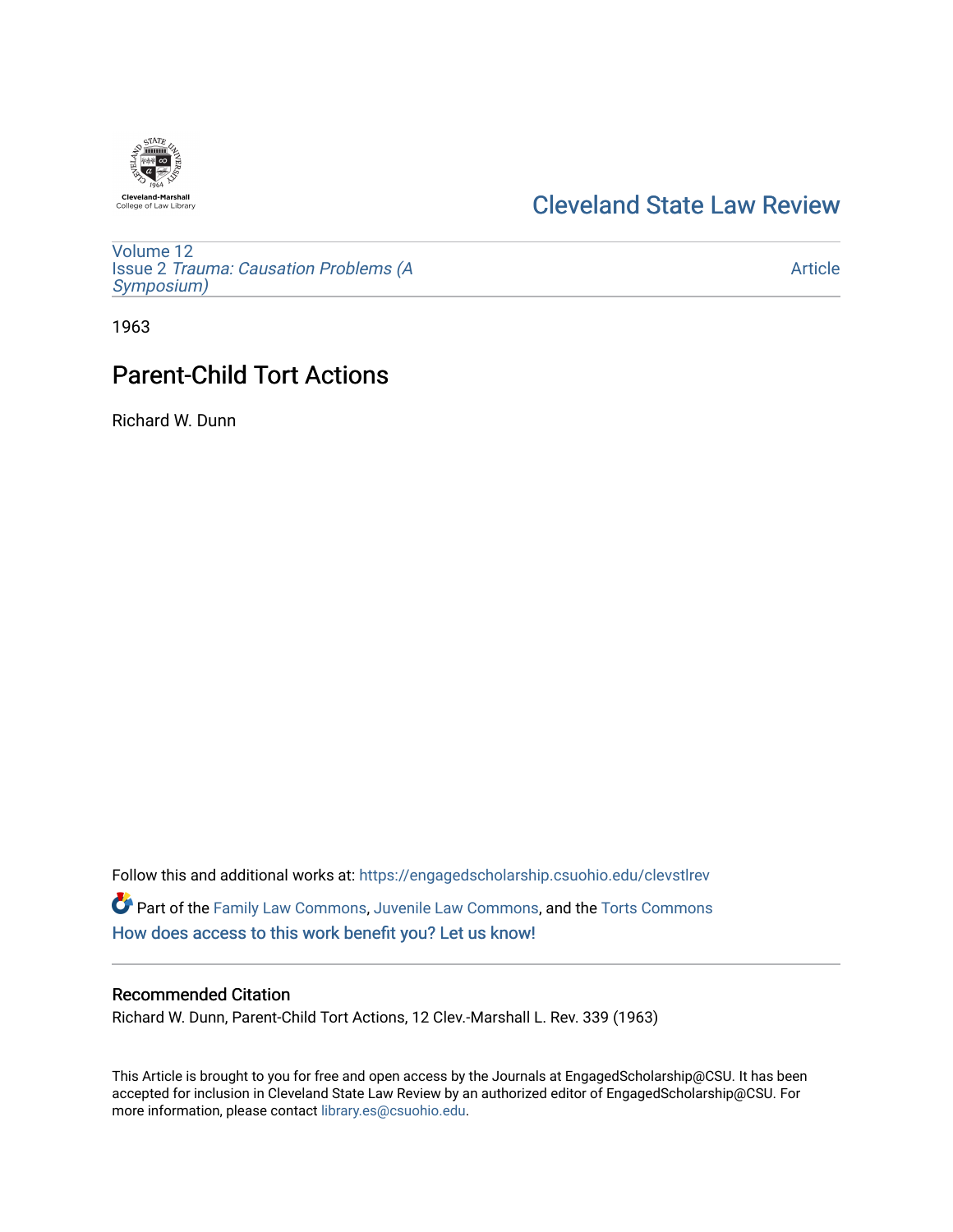## *Parent.Child Tort Actions*

### *Richard W. Dunn\**

**T HE** RULE **IN ALL STATES** that have heard such actions is that an unemancipated child cannot sue his parent for a negligent tort in their ordinary family relationships.' There does not appear to be any exception to that rule, unless the "businessinjury" rule (discussed below) is an exception.

It is the opinion of this writer that this iron rule is archaic and should be changed. A total stranger may recover damages for the negligent act of a person who may be a parent, yet that same parent's own child may not recover.

As has been said so many times in court opinions dealing with parent-child tort actions, parental authority must not be undermined; the calm waters of the family pond must not be stirred. Defense attorneys and insurance companies, in the main,

**<sup>\*</sup>** Pre-law studies at Fenn College; Senior at Cleveland-Marshall Law School. **1** Ala.-Owens v. Auto. Mut. Indem. Co., 235 Ala. 9, 177 **S.** 133 (1937); Ark.-Rambo v. Rambo, 195 Ark. 832, 114 **S.** W. 2d 468 (1938); Cal.-Trudell v. Leatherby, 212 Cal. **678, 300** P. **7 (1931);** Corn.-Mesite v. Kirchstein, **109** Conn. **77,** 145 **A. 753** (1929); Del.-Strahorn v. Sears, Roebuck & Co., 50 Del. 50, 123 **A.** 2d 107 (1956); Ga.-Bulloch v. Bulloch, 45 Ga. App. 1, 163 **S.** E. **708** (1932); Ill.-Foley v. Foley, 61 Ill. App. 577 (1895); Ky.-Harralson v. Thomas, 269 **S.** W. 2d 276 (Ky. 1954); Me.-Skillin v. Skillin, 130 Me. 223, 154 A. 570 (1931); Mass.-Luster v. Luster, **229** Mass. 480, **13 N. E. 2d** 438 **(1938);** Mich.-Elias v. Collins, 237 Mich. 175, 211 N. W. 88 (1926); Minn.-Lund v. Olson, **183** Minn. 515, **237** N. W. **188** (1931); Miss.-Durham v. Durham, 227 Miss. 76, **85** S. **2d** 807 (1956); Mo.-Baker v. Baker, 364 Mo. 453, 263 S. W. 2d 29 (1953); Neb.-Pullen v. Pullen, 169 Neb. 211, 99 N. W. **2d** 16 (1959); N. J.-Hastings v. Hastings, 33 N. J. 247, 163 **A.** 2d 147 (1960); N. H.-Worrel v. Moran, **101** N. H. 13, **131** A. 2d 438 (1957); N. Y.-Cannon v. Cannon, **287** N. Y. 425, 40 N. E. **2d 236** (1942); N. C.-Redding v. Redding, 235 N. **C.** 638, 70 **S. E.** 2d **676** (1952); Ohio-Canen v. Kraft, 41 **0.** App. 120, **180** N. E. 277 (1931); Pa.-Parks v. Parks, **390** Pa. 287, 135 A. **2d 65** (1957); R. I.-Matarese v. Matarese, 47 R. I. 131, **131 A. 198** (1925); S. C.-Kelly v. Kelly, **158 S.** C. 517, 155 **S.** E. **888** (1930); Tenn.-Ownby v. Kleyhammer, 194 Tenn. 109, **250** S. W. 2d **37** (1952); Tex.-Aboussie v. Aboussie, **270 S.** W. 2d 636 (Tex. Civ. App. 1954); Va.-Brumfield v. Brumfield, 194 Va. 577, 74 **S.** E. **2d 170** (1953); Wash.-De Lay v. De Lay, 337 P. **2d** 1057 (Wash. 1959); W. Va.-Securo v. Securo, 156 **S.** E. 750 (W. Va. 1931); Wis.-Schwenkoff v. Farm. Mut. Auto. Ins., 6 Wis. **2d** 44, **93** N. W. **2d 867** (1959); Wyo.-Ball v. Ball, **269** P. **2d 302** (Wyo. 1954).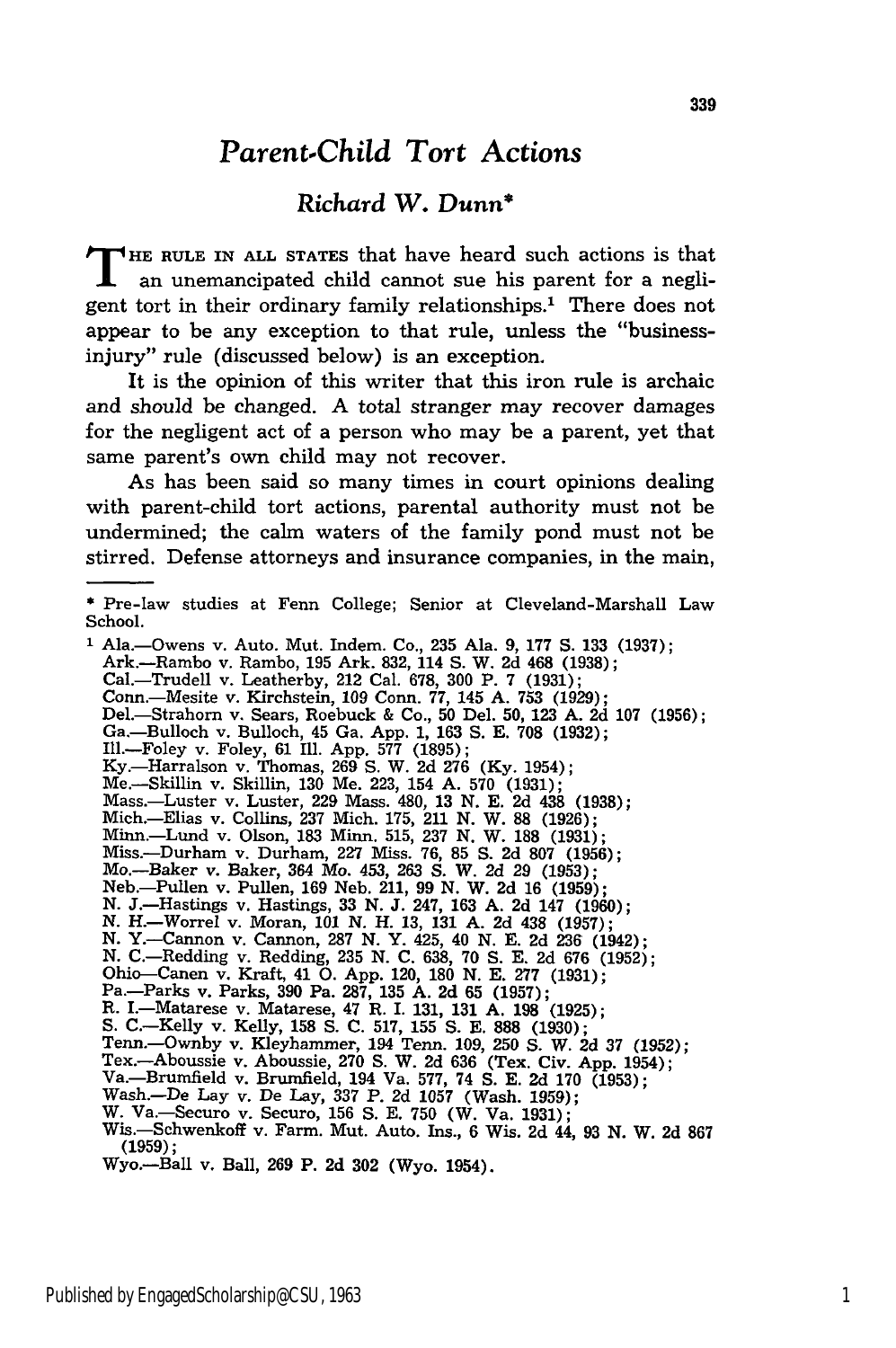lead in defending this rule. Their reasons seem superficially sound and, when presented, appeal to the natural instinct to preserve the family.

A dissenting opinion by Justice Fuld in a recent New York decision,2 however, gives pause to anyone who considers the soundness of the old rule. Judge Fuld called for the abolition of the rule in automobile negligence cases only, not general abolition. The writer is in full agreement, feeling that a mother or father should not be liable for accidents in the home, nor at the summer cottage, nor in any other place where the family is functioning as a unit.

#### Reasons **For the Rule**

In the first American parent-child tort suit, in 1871,<sup>3</sup> a Mississippi Court, without any precedent to guide it, decided that public policy and the peace of society forbade such an action. In **1871** that reasoning probably was correct. Subsequent decisions in parent-child suits followed the *Hewlett<sup>4</sup>* decision, and in time expanded the reasons for parental immunity. The arguments of domestic harmony, public policy, and parental authority, all sounded righteous enough. As time passed and liability insurance became more prevalent, cries of collusion and fraud were added to those already mentioned. Yet the rationale for all these arguments sometimes has been set aside where there is an intra-family suit involving other than a parent and child, $5$  or where the accident occurred as a result of willful and wanton misconduct on the part of the defendant-parent.<sup>6</sup>

In a recent Virginia<sup>7</sup> case the plaintiff, 13 years old, a passenger in the car of his **17** year old brother, sued for injuries sustained as a result of the older brother's negligence. The court, in finding for the plaintiff, was unimpressed by defense counsel's arguments regarding family immunity. It said that the immunity extended only between a husband and wife or a parent and an unemancipated child. No doubt there was liability in-

<sup>2</sup> Badigan v. Badigan, 9 **N.** Y. 2d 472, 174 N. E. 2d **718** (1961).

**<sup>3</sup>**Hewlett v. George, 68 Miss. **703, 9 S. 885, 13 A.** L. R. **682 (1891).**

**<sup>4</sup>** *Ibid.*

**<sup>5</sup>**Spaulding v. Mineah, **239 App.** Div. 460, **268 N.** Y. **S. 772 (1933);** Fox v. Fox, **75** Wyo. **390, 296** P. **2d 252 (1956).**

**<sup>6</sup>**Meyer v. Ritterbush, **196** Misc. **551, 92 N.** Y. **S. 2d 595** (1949), affd. **276 App.** Div. **972,** 94 **N.** Y. **S. 2d 620.**

**<sup>7</sup>**Midkiff v. Midkiff, 201 Va. **829, 113 S. E. 2d 875, 81 A.** L. R. **2d 1150 (1960).**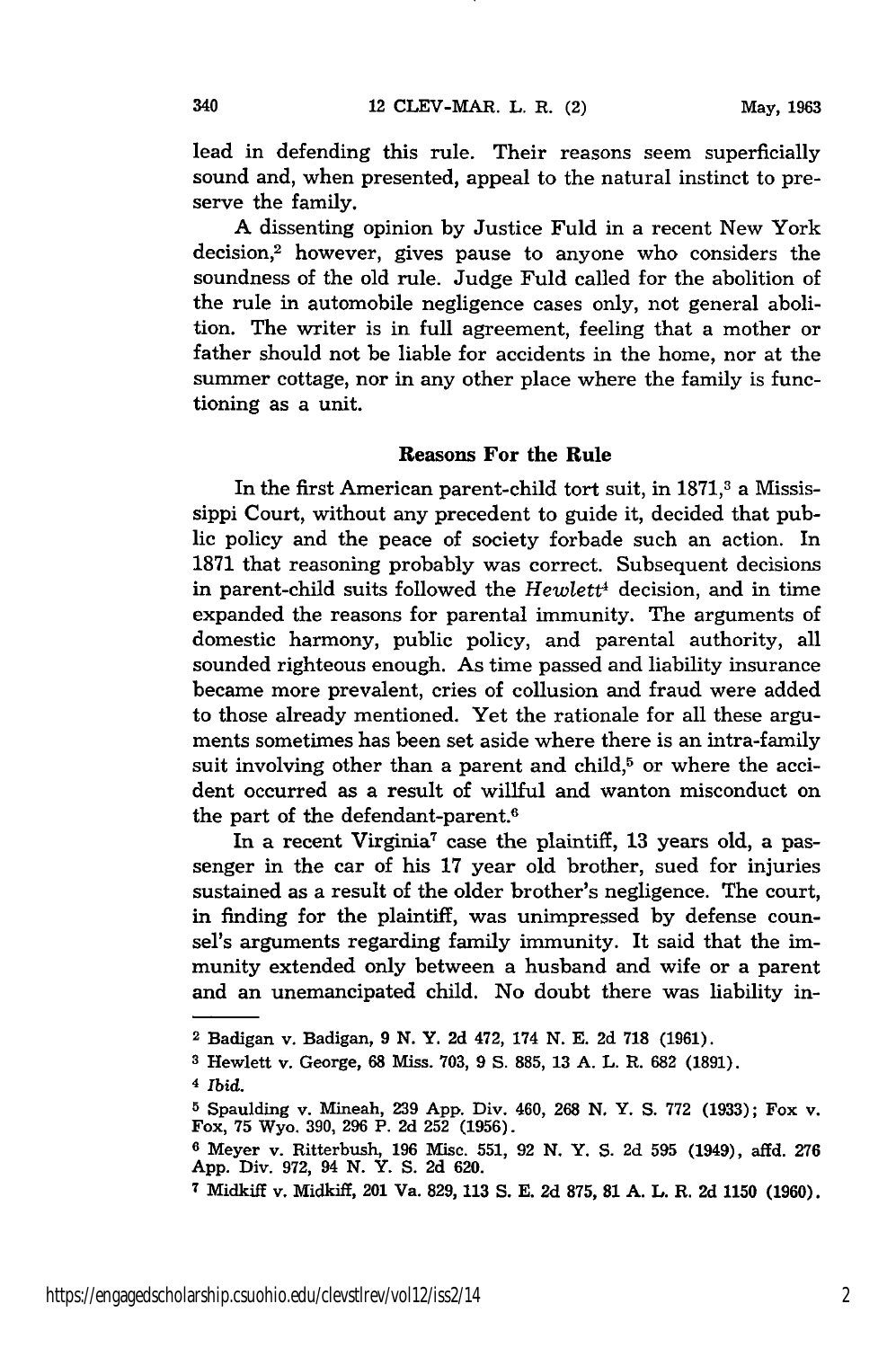surance involved. When questions were raised by the defense regarding fraud and collusion, the court said that fraud was never presumed, and that courts should not immunize all tortfeasors because of the possibility of fraud or collusion. The court indicated that the decision was primarily based on the common law right of a minor to sue. Following the same reasoning, a California court allowed two sisters to sue their brother when they were injured as a result of his reckless driving.<sup>8</sup> It logically follows that this same argument should be similarly applied in a parent-child suit.

#### Development of Litigation Between Spouses

Spousal immunity in tort actions has been an area of litigation similar to the subject matter of this article. Until the middle of the nineteenth century, a wife, unequivocally, could not sue her husband in tort. The Emancipation Acts, passed about 1844, were the first stepping stones towards the wife's right to sue her husband. A substantial minority of states now allow one spouse to sue the other for personal injuries.<sup>9</sup>

Legislation in New York expressly permits such suits.10 With the argument of domestic peace losing its appeal in husband-wife tort actions in a growing minority of jurisdictions, it follows that it should only be a matter of time before the same rationale will be applied to parent-child suits.

#### **Suits Against Parent in Business Capacity**

**There is** a small, but conspicuous number of decisions that have permitted the parent to be sued in his business capacity. In a recent Ohio case,<sup>11</sup> the plaintiff, a minor child, was injured and sued a partnership comprised of his father and another person. The court held that the immunity did not exist when the tort was committed in a non-parental transaction. In like man-

**<sup>8</sup>** Emery v. Emery, 45 Cal. **2d** 421, **289** P. **2d 218 (1955).**

**<sup>9</sup>**Taylor v. Patten, 2 Utah **2d** 404, **275** P. **2d 696** (1954); Maryland Cas. Co. v. Jacek, **156** F. Supp. 43 **(D. C., N. J. 1957)** (Applying **N.** Y. law); Leach v. Leach, **227** Ark. **599, 300 S.** W. **2d 15 (1957);** Lowman v. Lowman, **166** Ohio St. **1, 139 N. E. 2d 1 (1956);** Jaeger v. Jaeger, **262** Wis. 14, **53 N.** W. **2d** 740 **(1952).**

**<sup>10</sup> N.** Y. Dom. Rel. L., Sec. **57.**

**<sup>11</sup>**Signs v. Signs, **156** Ohio St. **566, 103 N. E. 2d** 743 **(1952).**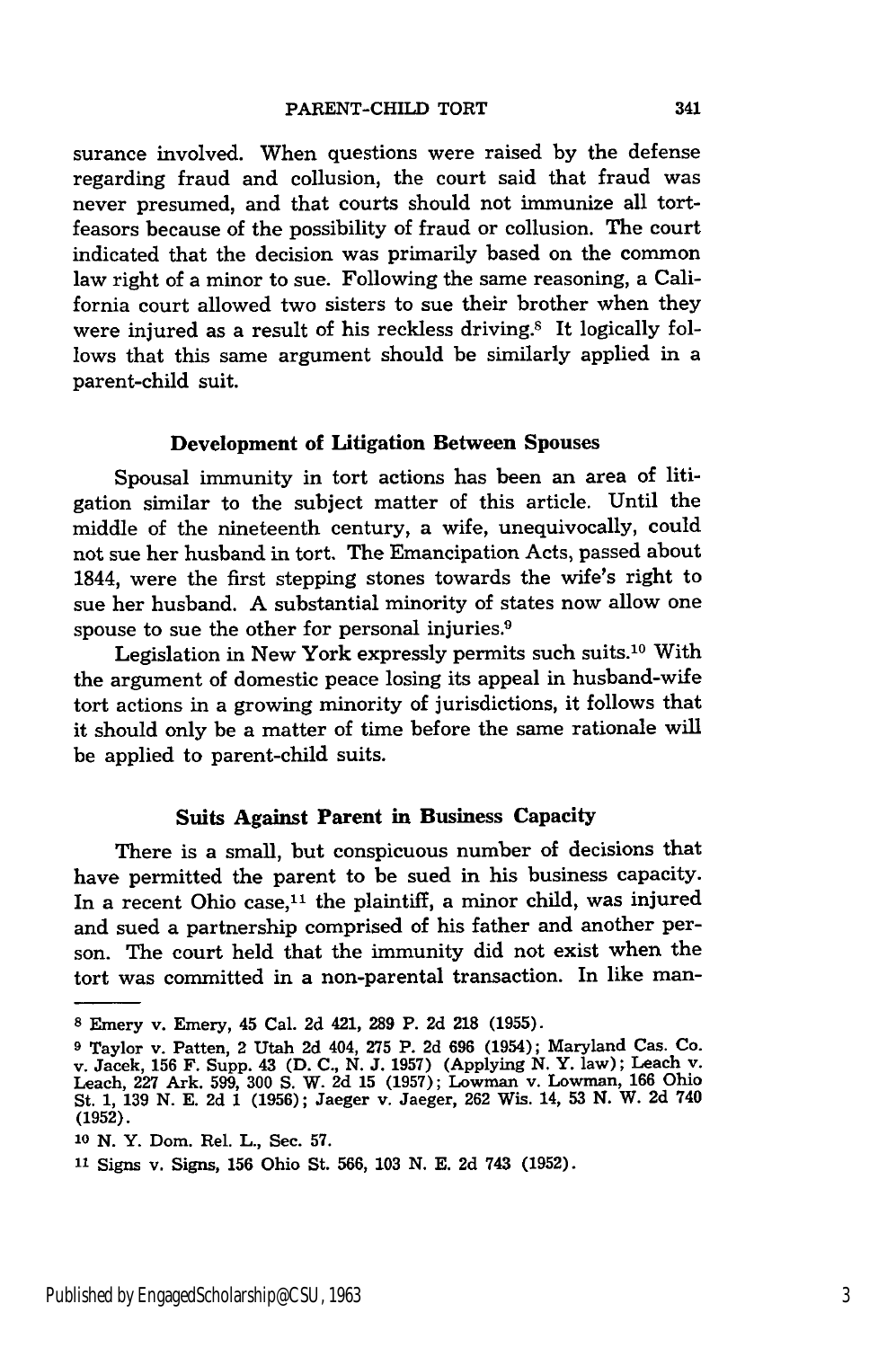ner, New Hampshire,<sup>12</sup> Washington,<sup>13</sup> West Virginia,<sup>14</sup> Virginia,<sup>15</sup> and most recently Colorado<sup>15a</sup> have allowed suits by the injured child, holding the parent not immune when sued in his business or vocational capacity. These same states, in other suits between a parent and child, have not allowed the suit where the tort was committed within the family relationship.<sup>16</sup> The line drawn between the two types of suits seems very thin.

A father is a father whether he is a factory worker and backs over a child in his driveway, or whether he is the owner of a store and negligently lets a stack of canned goods fall on his child. In either situation the child owes the parent the same filial devotion. Parental authority cannot be destroyed by a partnership agreement nor by articles of incorporation, yet it appears that these documents are sufficient in some jurisdictions to remove the cloak of family immunity from the shoulders of the parent. In the cases allowing the suit it appears that the courts did what they thought was equitable, and circumvented the parent's immunity via the business capacity avenue.

Judge Fuld, in his dissent in the *Badigan* case,<sup>17</sup> raised a very interesting and pertinent point. He stated that the Biblical command, "Honor thy father and thy mother" did not cease when a child attained his majority or became emancipated. He cited in his dissent only a few of the decisions<sup>18</sup> that have allowed suits by emancipated children or by children who have attained their majority. How can the courts reason that a child of tender years should be denied the right allowed to an older brother or sister who no longer is at home? Does the love or filial tie of a child to a parent lessen with the passage of time? I think not! Surely an older child is in a position to see and realize how much his parent has done for him, and comprehends matters of which

**<sup>12</sup>**Dunlap v. Dunlap, 84 N. H. 352, **150 A. 905 (1930).**

**<sup>13</sup>**Borst v. Borst, 41 Wash. 2d 642, **251** P. 2d 149 (1952).

<sup>14</sup> Lusk v. Lusk, 113 W. Va. 17, 166 S. E. **538** (1932).

**<sup>15</sup>**Worrell v. Worrell, 174 Va. 11, 4 S. E. **2d** 343 (1939).

**<sup>15</sup>a** Trevarton v. Trevarton, **378** P. 2d 640 (Colo. 1963).

**<sup>16</sup>**Canen v. Kraft, 41 Ohio App. 120, 180 N. E. 277 (1931); Worrell v. Moran, *supra,* n. 1; Brumfield v. Brumfield, supra, n. 1; Securo v. Securo, *supra,* n. 1; De Lay v. De Lay, *supra,* n. 1.

**<sup>17</sup>**Badigan v. Badigan, *supra,* n. 2.

**<sup>18</sup>**Wood v. Wood, 135 Conn. **280, 63 A.** 2d **586** (1948); Taubert v. Taubert, 103 Minn. 247, 114 N. W. 763 (1908); Lancaster v. Lancaster, 213 Miss. 536, 57 S. 2d 302 (1952); Groh v. W. **0.** Krahn, Inc., 223 Wis. 662, **271** N. W. 374 **(1937).**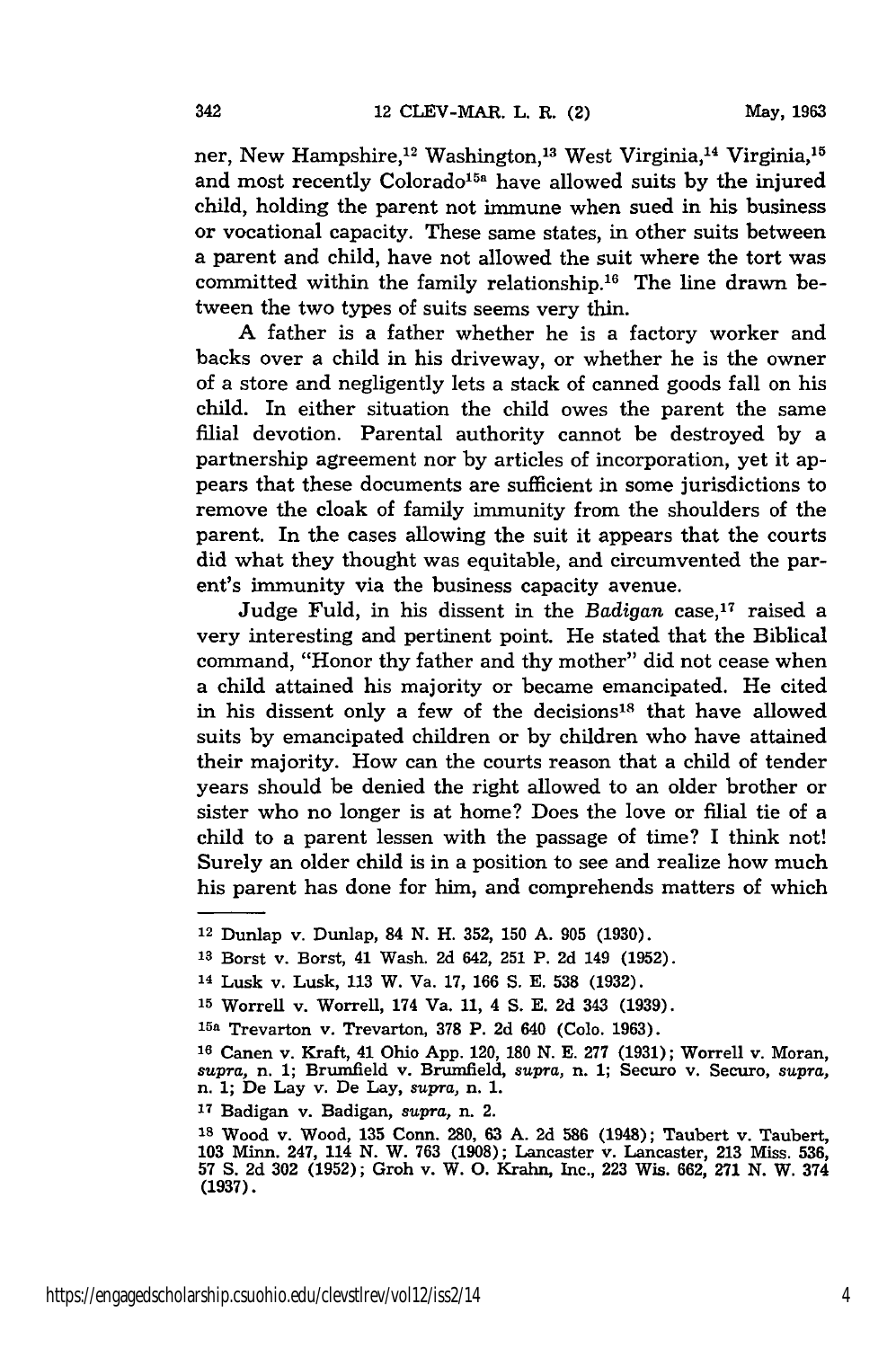a child of tender years has no understanding, yet the suits by emancipated children and by children who have maintained their majority are permitted.

#### Dissenting **Opinions and Views on the Child's Right**

In dissenting opinions, where courts have disallowed the suit of the injured minor, the judges have come forth with some logical and powerful arguments. Judge Fuld's dissent<sup>19</sup> is almost, in and of itself, an exhaustive treatise on the subject. He analyzes each "legal sanctuary" of the parent, and then proceeds with pragmatic reasoning and sound legal theory to dissolve the walls of protection. He contended that the doctrine of family immunity was wrong in principle and at odds with justice and the realities of the era in which we live. He stated that there had been many exceptions and qualifications to the rule, and thus the rule was weakened, if not completely consumed, by these exceptions. **Al**though the fact that insurance may be present in a case does not create liability, by the same token that same insurance, the judge argued, should not be used as a tool to deprive the injured child of his legal right.

Judge Jacobs, forcefully dissenting in a New Jersey case,<sup>20</sup> said that insurance in the home or in the car should extend either to the wife or child, and thus family harmony would be assured instead of being disrupted. He indicated that the possibility of fraud would be no greater than would exist between that same parent and his adult friends. In New York, $2<sup>1</sup>$  in a suit by a brother against a sister, Judge Rippey, dissenting, said that if the suit is sufficient to tear apart the family unit, then that which binds together the family unit is a slender thread. In a 1924 Cana $dian<sup>22</sup>$  case the court said:

However repugnant it may seem that a minor child should sue his own father, it is equally repugnant that a child injured by his parent's negligent act, perhaps maimed for life, should have no redress for the injury he has suffered.

#### **Wrongful Death Actions**

In actions for wrongful death, decisions conflict; however, the majority do not allow the suit. In those cases where the suit

**<sup>19</sup>**Badigan v. Badigan, *supra,* n. 2.

**<sup>20</sup>**Hastings v. Hastings, *supra,* n. **1.**

**<sup>21</sup>** Rozel v. Rozel, **281 N.** Y. **106,** 22 **N. E. 2d** 254, **123 A.** L. R. **1015 (1939).**

**<sup>22</sup>** Fidelity and Casualty Co. v. Marshland, Can. **S. C. 86,** 4 **D.** L. R. **157, 13**

B. R. **C. 1135, 19 A.** L. R. **2d** 442 (1924).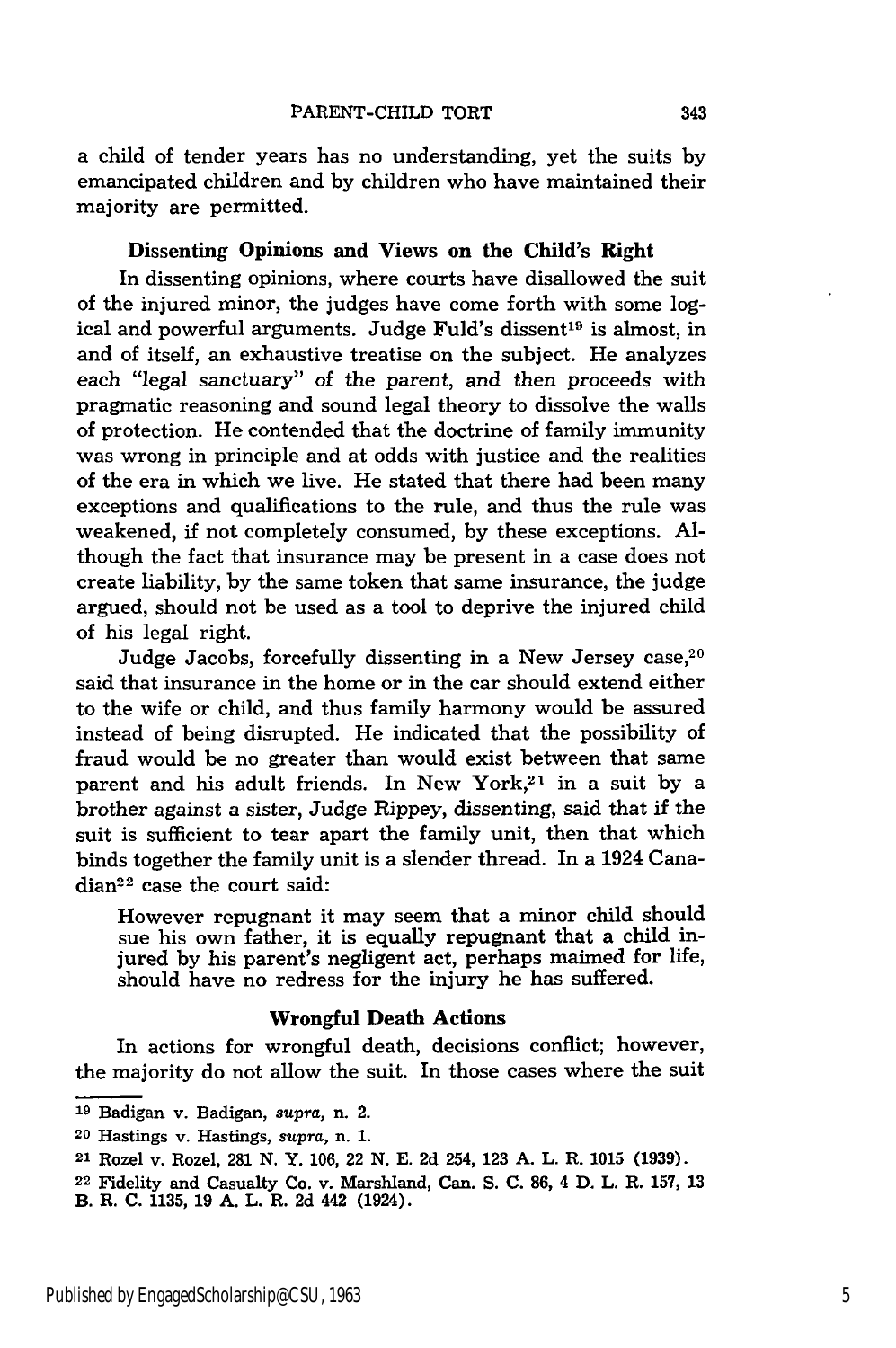has been allowed,<sup>23</sup> generally involving willful and wanton misconduct on the part of defendant-parent, the courts have stated that by the negligent act which caused the death of the child, the parent-child relationship was destroyed and the suit could be maintained. In a strongly worded dissent in a New York case,<sup>24</sup> Judge Schwartzwald stated that the common law could not hope to survive by stubborn adherence to decisions written for a different world. He said that Seventeenth and Eighteenth Century rules could not and should not be applied to Twentieth Century conditions. In those jurisdictions where wrongful death actions by an unemancipated child are not allowed, the courts strictly construe the wrongful death statute and say that had the child survived the suit could not have been maintained.<sup>25</sup>

In Kentucky,26 in 1961, a wrongful death action was brought in the deceased infant's behalf. The court allowed the suit and indicated that the family relationship would not be disrupted where the child was no longer alive. It certainly appears that there is a strong trend, which should shortly attain majority status, that where the parent is guilty of willful misconduct and causes injury or death to the child there is complete abandonment of the parental immunity.

#### Insurance Problems

The main issue in many of the parent-child suits is the involvement of insurance. Defense attorneys argue that when there is an intra-family suit, the jury surely suspects the presence of liability insurance. The public has become more and more aware of insurance. Juries certainly are intelligent enough to know that insurance is often involved; yet, its presence seems hardly adequate reason to deny the suit. Insurance companies can increase their premiums, or by exclusion not extend coverage to a loss involving a member of the household. New York has passed legislation<sup>27</sup> which provides that liability insurance will

- **<sup>26</sup>**Harlan National Bank v. Gross, 346 **S.** W. 2d 482 (Ky., 1961).
- **27** N. Y. Ins. L., Sec. 167 (3).

**<sup>23</sup>**Hale v. Hale, **312** Ky. 867, 230 S. W. 2d 610 (1950); Cowgill v. Brock, **189** Ore. 282, **218** P. 2d 445, 19 A. L. R. 2d 405 (1950); Palcsey v. Tepper, 71 *N.* J. S. 294, 176 A. 2d **818** (1962); Decker v. Decker, 20 Misc. 2d 438, 193 **N.** Y. S. 2d 431 (1959).

<sup>24</sup> Henderson v. Henderson, 11 Misc. 2d 449, 169 N. Y. S. 2d 106 (1957).

**<sup>25</sup>**Owens v. Auto. Mut. Indem. Co., **235** Ala. 9, 177 S. 133 (1937); Cronin v. Cronin, 244 Wis. 372, 12 **N.** W. 2d 677 (1944).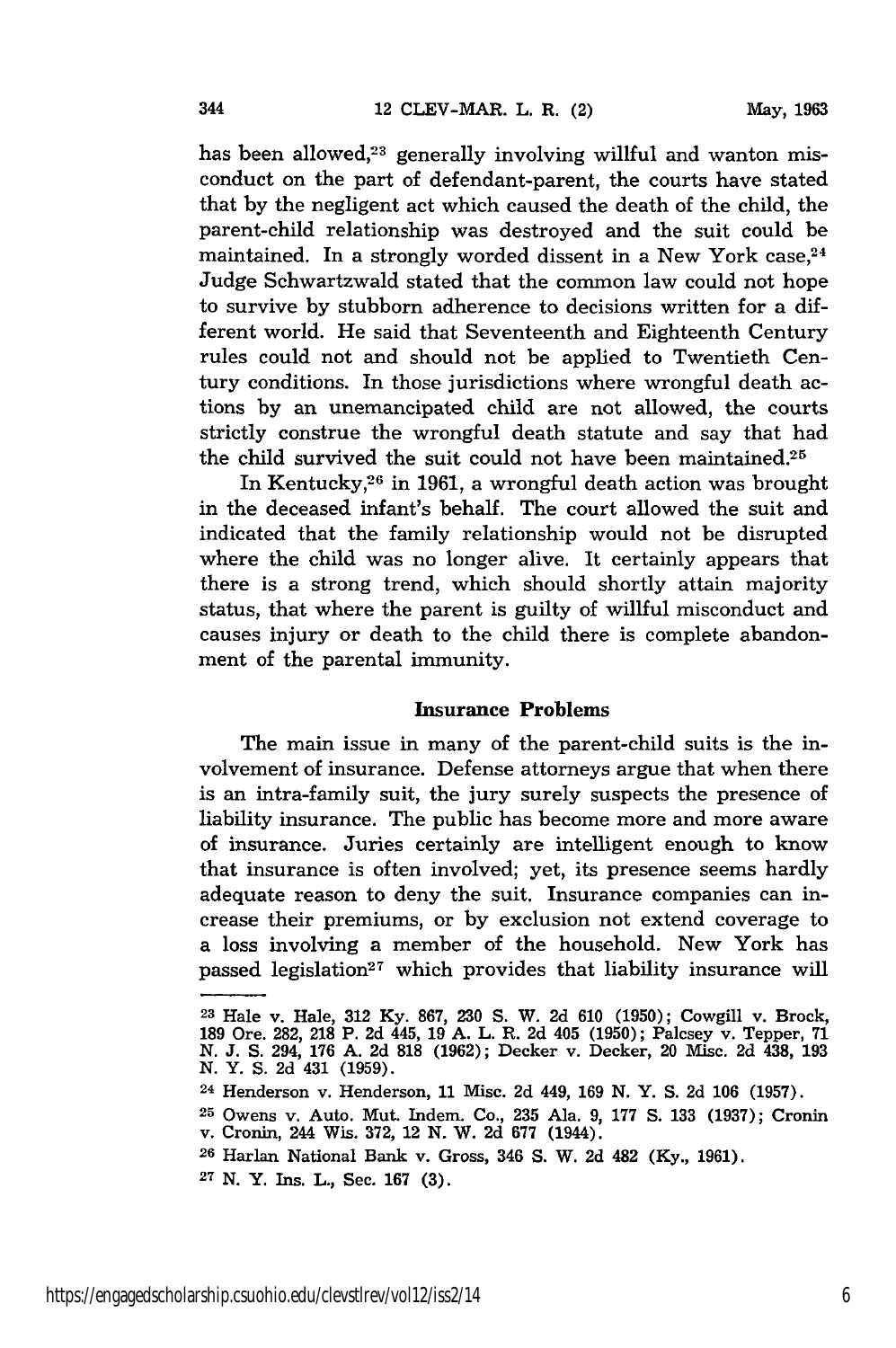not extend to a spouse for injury or property damage, unless the contrary is stated in the policy. Legislators could get the pulse of their constituents and pass appropriate acts to cover parent-child suits. Allowing suits by children against parents would not perpetrate fraud nor bring about frivolous law suits. If it did, the insurance companies and/or legislators could act to create the safeguards they deemed necessary. If it did, surely the courts and the juries would be intelligent enough to comprehend the obvious and take the necessary action to discourage fraudulent claims. In any event the tide must turn, and only when it does will the problems that arise be dealt with.

#### Summary

The rule in the *Hewlett* decision<sup>28</sup> should be abrogated. When the reason for a rule ceases to exist, the rule should cease to exist. A decision rendered in 1871 should not blindly control the rights of an injured child almost a century later. The dissenting opinions of today will grow until they become the majority. Until that time the injured child will go uncompensated. When the injuries are severe the monetary drain alone will severely disrupt the serenity of the family. All parents pray that they never injure their children by an act of simple negligence. The grief attendant on such an act, coupled with the financial obligations that may result, are sufficient to completely alter the lives of the entire family. Children are struck down with crippling and killing diseases that alone are enough to try the souls of parents. Why should a similar burden be on a parent when he negligently injures his child with his car? We do not believe that public policy, family tranquillity, parental authority, nor any of the other long argued defenses that have been raised should deprive a child of an inherent right to be justly dealt with and fairly compensated for his injury.

This is a problem that courts, lawyers, juries, legislators, insurance companies and the public cannot forever avoid. In ancient times (and the practice still exists in some primitive societies) a father could sell his child into slavery, or for that matter offer him in sacrifice, if he chose to do so, but the laws corrected those injustices and just as surely will make more reasonable the position of the injured-unemancipated child.

345

**<sup>28</sup>**Hewlett v. George, supra, n. **3.**